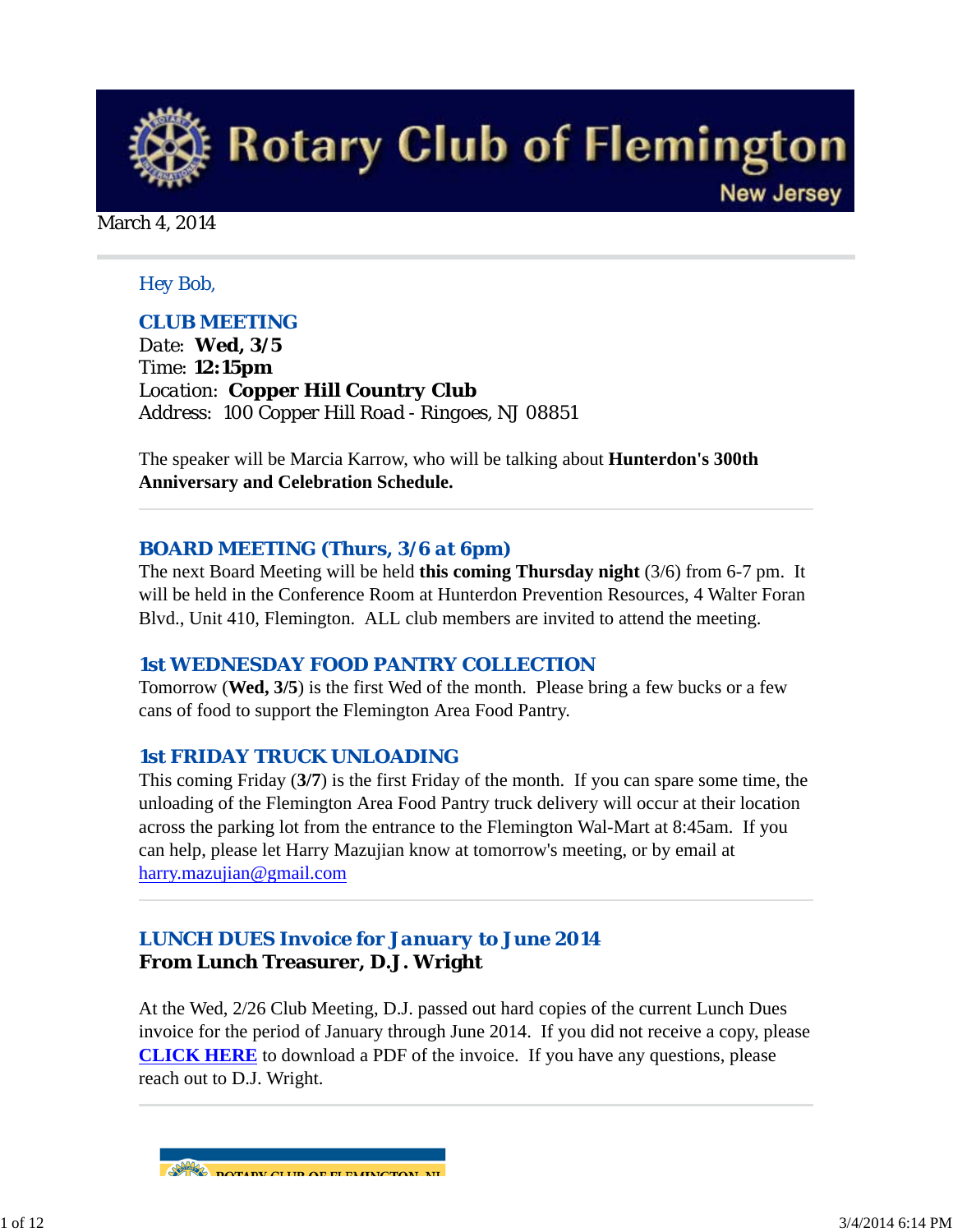

For more information about upcoming events & membership<br>ASK A ROTARIAN or visit: www.FlemingtonRotaryNJ.org

### *NEW SIGNS for PUBLICITY* **You've Seen Us Around!**

We have some new signs for helping to promote the Rotary Club of Flemington and Rotary International. The signs are general in the basis that they do not require frequent updates and can be easily taken to our various events, fundraisers, etc. If you are attending any Rotary related function and would like a few signs for publicity, please reach out to Joe Ziegler who has the signs.

Included are some photos taken from Pancake Day, Pedals for Progress, the Dog Walk, Tree Lighting, the Food Pantry and the presentation of our Spring Scholarships. The title "**You've Seen Us Around**" was added to help identify Flemington Rotary with the projects we do in our community.





*7th Annual SOUP COOK-OFF*

**Event Follow-Up** Held On **Mon, February 24, 2014**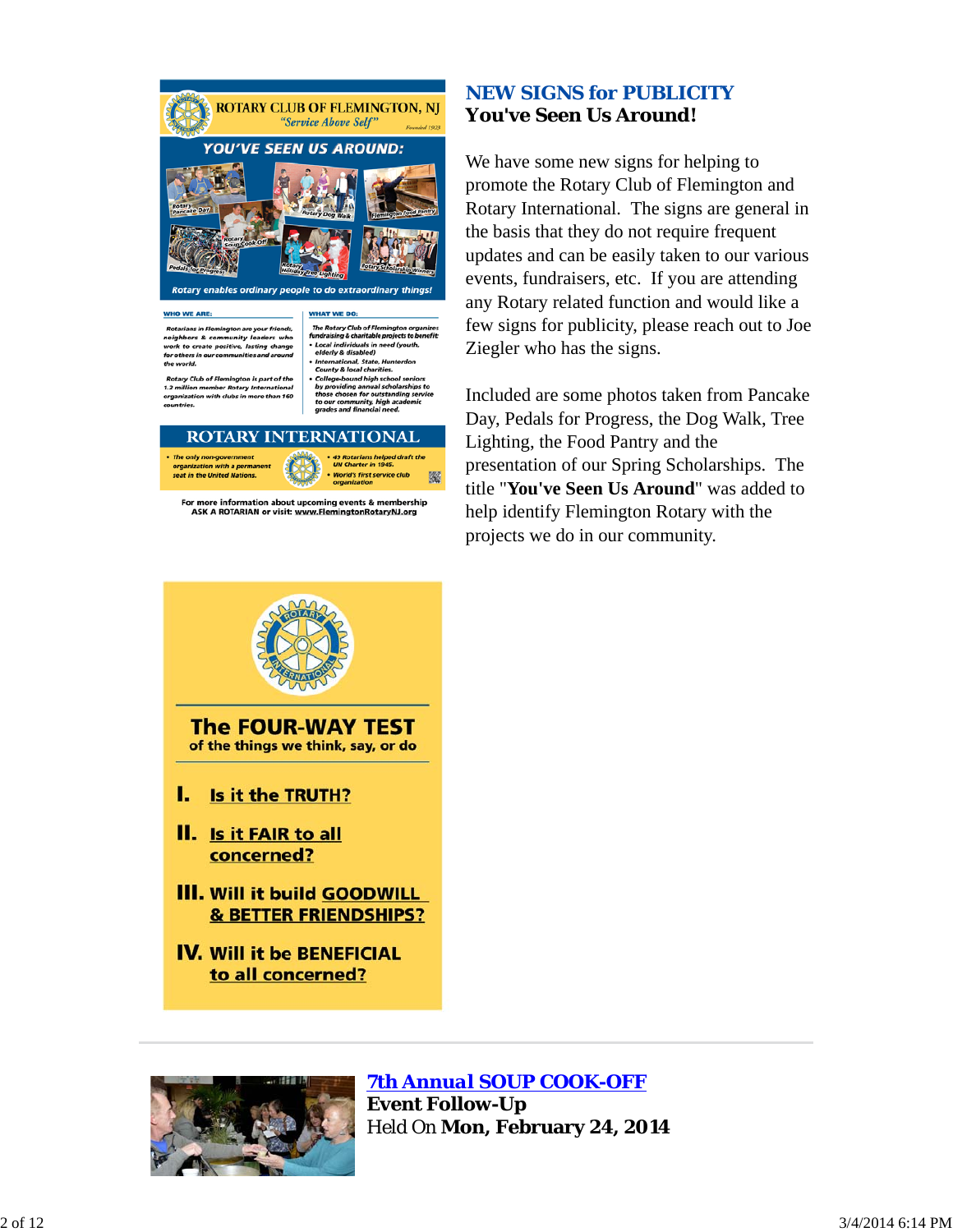

We had approximately **700 people** attend the 7th Annual Soup Cook-Off and raised **\$9,500** to be donated to the five food pantries of Hunterdon County. The food pantries are: Delaware Valley Interfaith Council, Fisherman's Mark,

Flemington Area Food Pantry, North Hunterdon Food Pantry and Open Cupboard Food Pantry.

And the Winners Are....

*Judges Choice*: **Teaberry's Tea Room** for their **Baked Potato Soup**

*1st Place (People's Choice)*: **Mountain View Chalet** for their **Creamy Buffalo Chicken**

*2nd Place (People's Choice - Tie)*: **Teaberry's Tea Room** for their **Baked Potato Soup**

*2nd Place (People's Choice - Tie)*: **Hunterdon Medical Center** for their **Portobello Mushroom with Sausage & Crab Meat**

*3rd Place (People's Choice)*: **Ye Old Sub Base** for their **Beer Cheese Soup**

*Best Table Presentation*: **Caffe Galleria Restaurant & Market**

A very special thanks to event Chair **Mick Schaible** and the entire soup committee consisting of all five (5) Hunterdon County Rotary Clubs (**Flemington**, **Clinton Sunrise**, **North Hunterdon**, **Lambertville-New Hope** and **Whitehouse**) for an excellent job.

**CLICK HERE for a list of Participating Restaurants and their Soups.**



# *PHOTO ALBUM from the 2014 Soup Cook-Off*

**CLICK HERE** or the photo to the left to access the Photo Album for the 2014 Hunterdon County Rotary Soup Cook-Off.

A very special thanks to the Rev. Dr. Herb Bohler for taking the photos and generating the photo album.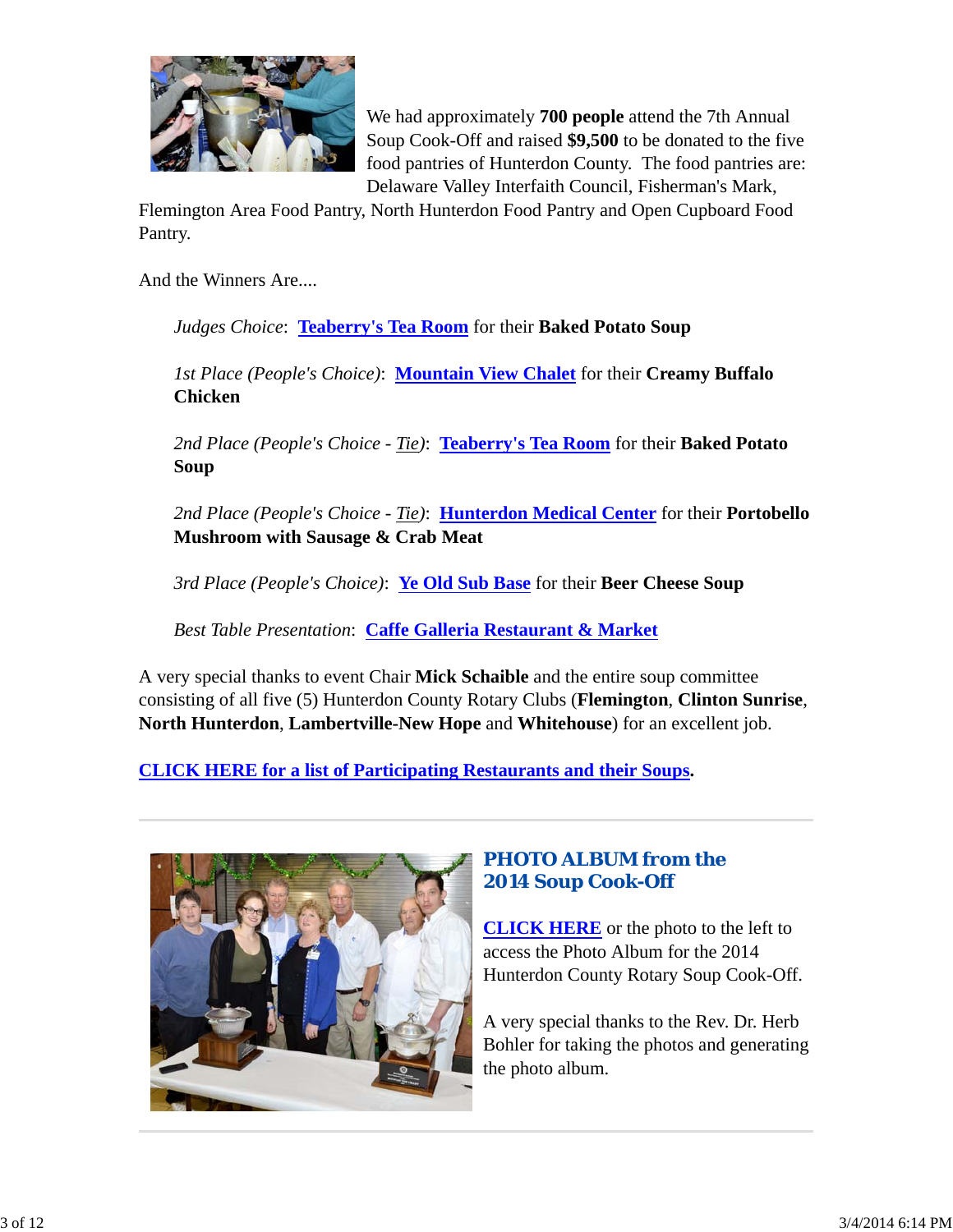

# *NEWEST PAUL HARRIS FELLOW BOB WISE*

At last Wednesday's Rotary meeting (Wed, 2/19), President Ira presented **Bob Wise** with a Paul Harris Recognition in acknowledgement of his financial contributions to the Rotary International Foundation. Thanks for your Contributions, Bob!

As you know, all members are encouraged to

"**Donate \$100 Every Year**" to the **Rotary International (RI) Foundation**. RI initially invests the money for a period of 3-years. After 3-years, RI uses the interest earned to run RI. Then a portion of the original contribution (currently set at 50%) comes back to our Rotary District for our use in Grants, Ambassadorial Scholarships, and other District programs. The remaining 50% of the original contribution goes towards RI's international humanitarian efforts, including Polio Plus and Clean Water. Once a member has donated a total of \$1000, accrued over time, they are acknowledged with a Paul Harris Recognition. A Rotarian is considered a "sustaining member" if they consistently make a donation on a yearly basis. The money raised from the Polio Bee Hives and Polio Pigs are collected to support RI's Polio Plus program to help eliminate Polio from the world. If you too would like to make a donation, please contact Harry Mazujian or Club Treasurer, Bob Newland.

# *Proposed Slate of OFFICERS & BOARD MEMBERS for the 2014-2015 Flemington Rotary Year* **Presented by President-Elect Lynn Hyman**

President Ira announced the slate of proposed Officers & Board members for the upcoming Flemington Rotary year at the 2/12/2014 regular club meeting.

President Ira stated that the proposed slate of officers will be presented at the **2/26/2014** Flemington Rotary lunch meeting for vote by club majority. Nominations from the floor will be considered. All members are requested to attend this meeting.

Please contact Lynn Hyman with any questions or comments.

The proposed slate is as follows:

| President          | Lynn Hyman           |
|--------------------|----------------------|
| President-Elect    | <b>Mick Schaible</b> |
| Secretary          | Michele Kavanagh     |
| Treasurer, General | <b>Bob Newland</b>   |

# **Proposed Slate of 2014-2014 RCOF Officers & Board Members:**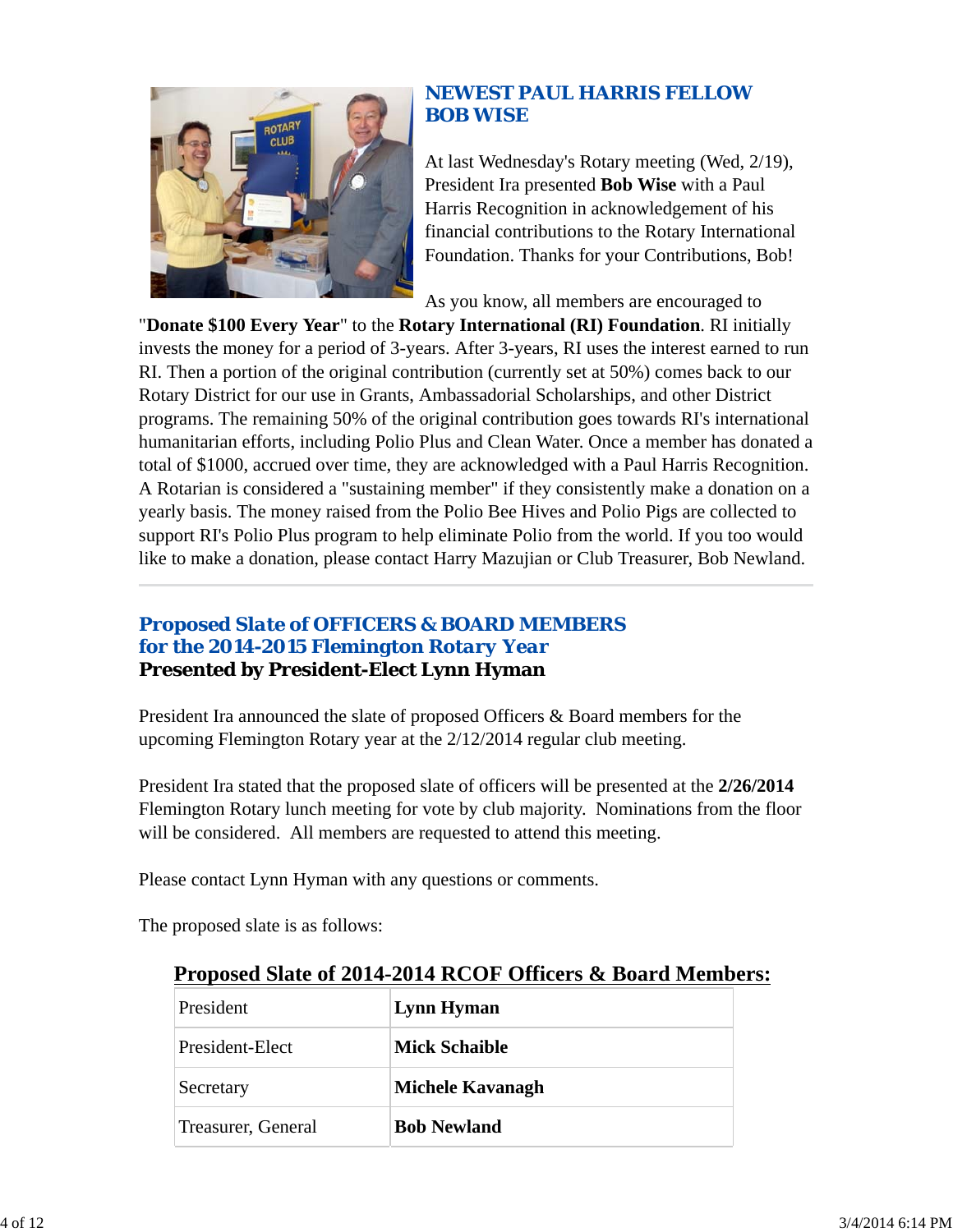| Treasurer, Lunch                             | D.J. Wright                                    |  |
|----------------------------------------------|------------------------------------------------|--|
| Treasurer, Assistant Lunch   Harrie Copeland |                                                |  |
| <b>Board Member</b>                          | <b>Ira Liebross</b> (Immediate Past President) |  |
| <b>Board Member</b>                          | <b>Nancy Kahl</b>                              |  |
| <b>Board Member</b>                          | <b>Ken Skowronek</b>                           |  |
| <b>Board Member</b>                          | <b>Joe Ziegler</b>                             |  |



### *PRESIDENT'S MESSAGE*

# **From President Ira Liebross** Highlights from the February Board Meeting

President Ira wanted to share the following highlights from the February Board Meeting, held on 2/6/2014:

- **Resignation of Chris Venditti**: Ira noted that the board accepted the resignation of Chris Venditti, with regrets. Chris had expressed that increased work commitments have made him unable to attend our lunch meetings. Ira informed Chris that he has an open invitation to rejoin and/or participate in all Flemington Rotary activities.
- **Strengthening Our Club**: Ira noted that he strongly believes that connecting our members to the larger vision of Rotary International will strengthen our club. One step towards reaching this goal is having our members attend the various rotary workshops at the Rotary District Conference (see below for details) and to attend the Rotary Leadership Institute. Ira will try his best to keep everyone informed of these upcoming events. Click Here to visit the website for The Rotary Leadership Institute or http://www.rlinea.com/.
- **International Rotary Experience**: Are you looking to be part of an exciting International Rotary project? Twice a year Rotarians travel to Honduras to build latrines and install filters. Yes, this is the project we are funding with our global grant. Click Here to view the flyer detailing the trip to Honduras from April 6 - 12, 2014. Please contact Ira directly if you have any interest.

### *Hunterdon Chamber Internet Radio "THE ROTARY HOUR"* **Mondays from 11am to 12noon**

PDG Megan Jones-Holt is the host of "The Rotary Hour" on the Hunterdon Chamber Internet Radio station and is looking for guests to have on the show. The show is every Monday from 11am to 12noon. She said guests can talk about anything they want to promote or just to share something you are involved it that would be interesting to others.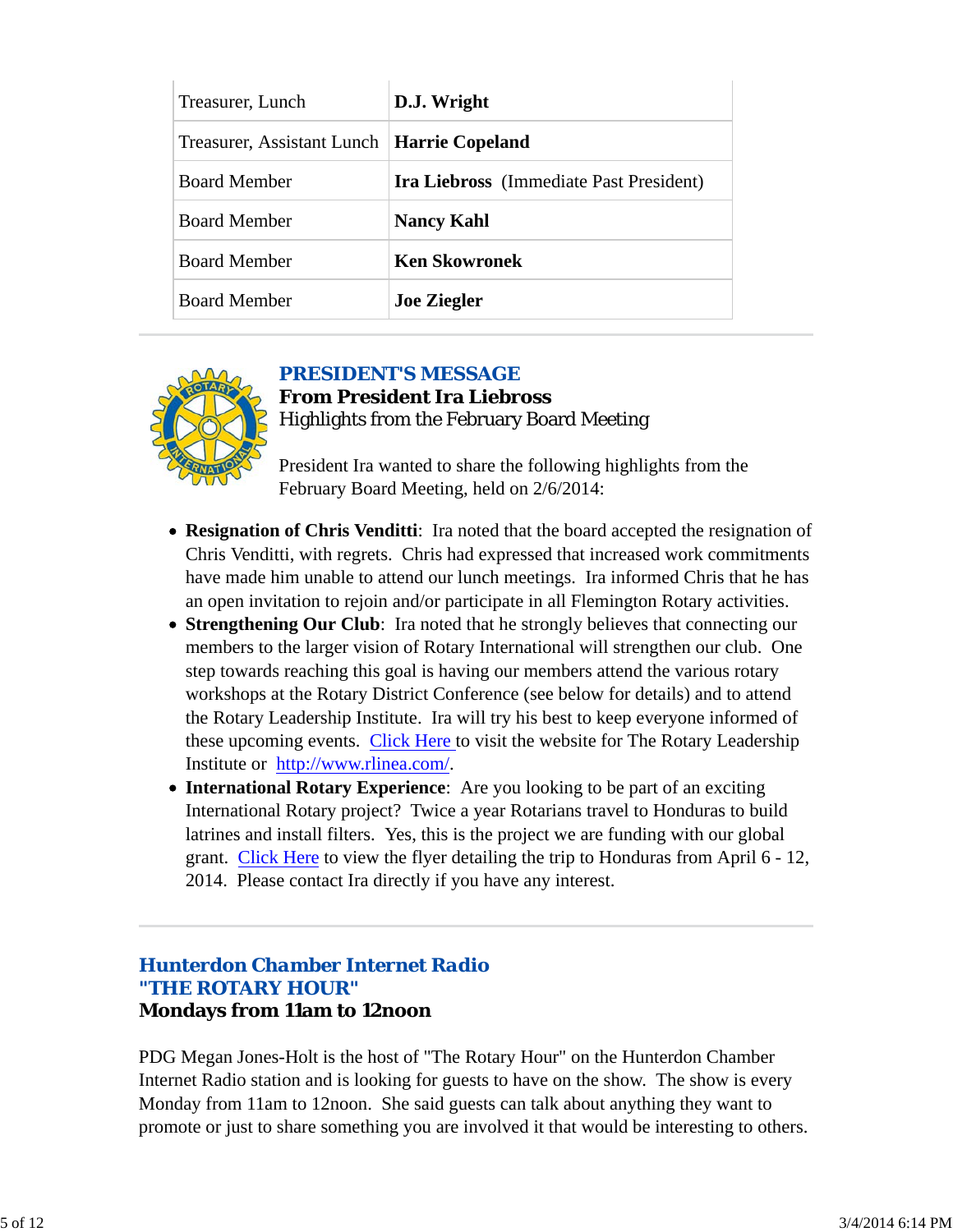Megan is also looking for talk show hosts. If you are a budding talk show personality, then please get in touch with Megan at (908)894-4590 or **mjonesholt@gmail.com**.

**Click Here** to listen to the Hunterdon Chamber Internet Radio station from your PC, smart phone, mobile device, etc.

# *Rotary BRIDGING THE GAP*

**Rotarians being Sought as Mentors!** March 25, 2014 - Job Fair May 13, 2014 - Awards Breakfast

**Click Here** for additional information.



*2014 Rotary District 7510 94th Annual DISTRICT CONFERENCE* **May 2 - 3, 2014 Hotel Somerset-Bridgewater** 100 Davidson Avenue - Somerset, NJ

This year's District Conference will be held right in our backyard at the Hotel Somerset-Bridgewater on Davidson Avenue in Somerset!! **CLICK HERE** to register or to obtain additional

information.

The Conference has been made more affordable this year by going to an a la carte registration approach. You can choose to attend select portions OR to attend the entire Conference. The fee to attend will be charged accordingly. The change in registration approach was done to encourage a higher attendance.

If you have any questions, please contact **PDG Michael Hart** - District Conference Chair as follows: Home: 908-654-7384; Work: 732-549-5660; Email: drmhart@yahoo.com



As you know, the Rotary Club of Flemington is a member of the H.C. Chamber of Commerce. This enables all Rotarians the ability to attend a Chamber function as a "member". If someone asks you what your business is, you would explain that you are a member representing the Rotary Club of Flemington. **Click Here** to visit the Chamber website for a listing of upcoming events.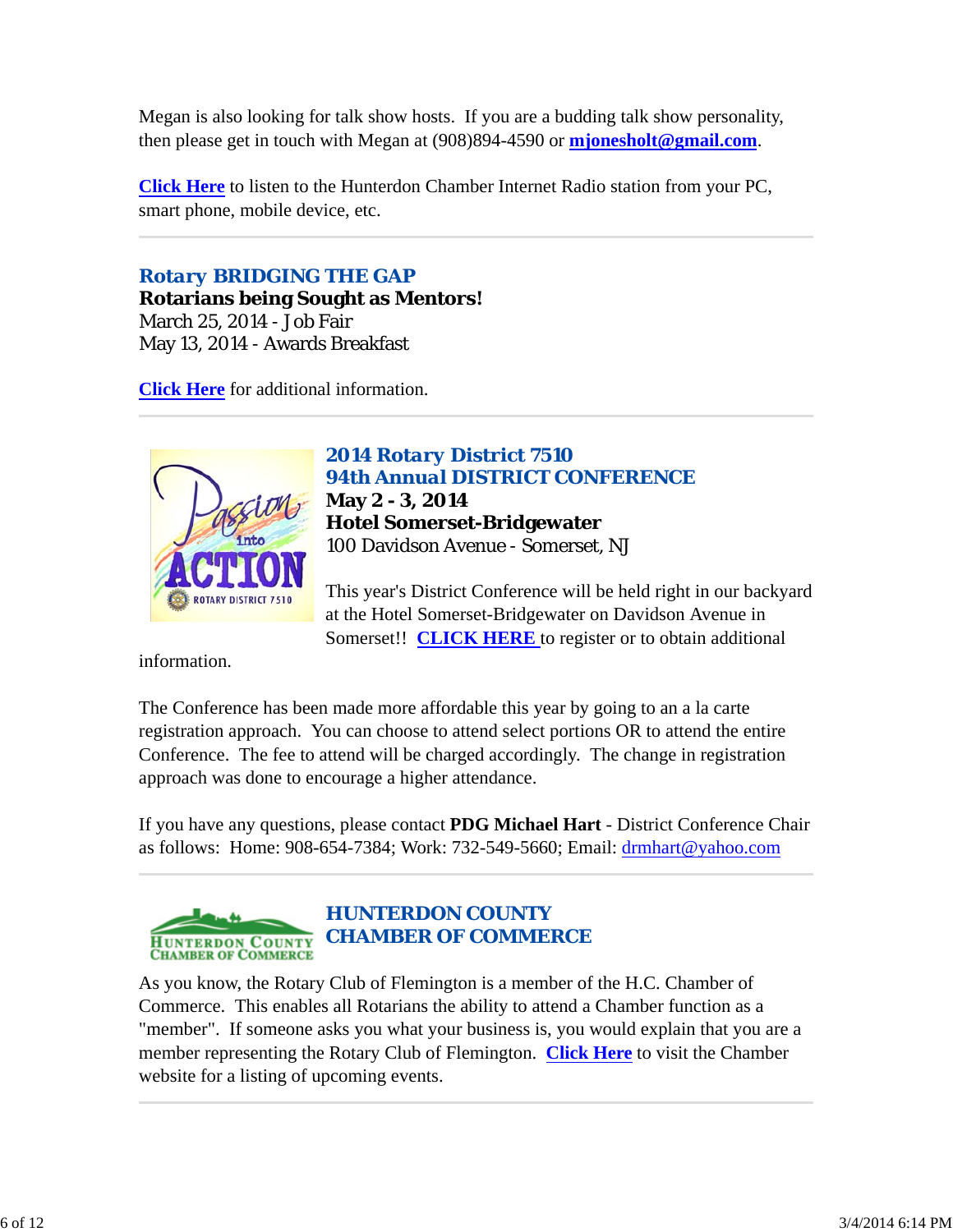### *ROTARY DISTRICT 7510 NEWS*

**Click Here** to read the current news from our Rotary District 7510.

### *SPEAKERS & PROGRAMS BEING SOUGHT*

We are always seeking new or creative ideas for upcoming meeting programs and speakers. If you have any leads, please pass them onto Mick Schaible. **Click here** to generate an email directly to Mick.

### *UPCOMING DATES TO NOTE*

#### **Summary of Upcoming Club Meeting Programs:**

Wed, 3/05: Marcia Karrow - Hunterdon's 300th Anniversary and Celebration Schedule.

Wed, 3/12: To Be Announced.

Wed, 3/19: Chris Barton - Partnership for a Drug Free New Jersey.

Wed, 3/26: To Be Announced.

Wed, 4/09: Tracey Costanzo, Development Director of CEA - To Speak about CEA and the Turkey Trot

**Next RCOF Board Meeting**: Thurs, 3/6/2014 at 6:00 PM (usually the 1<sup>st</sup> Thursday). Next Membership Meeting: Wed, 3/12/2014 at 1:30 PM (usually the 2<sup>nd</sup> Wednesday).

#### **Upcoming RCOF Club Events, Fundraisers, Fellowship Events, Etc**.:

Sat, 5/31: Pedals for Progress Bicycle, Sewing Machine & Sports Gear Collection Sun, 6/8: Rotary Bark in the Park Dog Walk

#### **Rotary District 7510 Events & Functions:**

Fri, 3/21: PETS 2 - Marriot Hotel, Whippany, NJ (6:00pm) May 17: World Peace Day May 2-3: **District Conference** Wed, 5/14: District Assembly - Hotel Somerset-Bridgewater (2:30pm to 8:30pm) May 30 - June 1: RYLA, 4-Way Test Speech Contest, Rotaract, Interact & Early Act.

#### *COMMITTEE LIST:*

**Click Here** to download the listing of all current Club Committee's and its members.

#### *"MEMBERS ONLY" WEBSITE:*

#### **Click Here for the Members Only section of the website to find:**

- 1) The "Membership Proposal Form" to propose a new member.
- 2) New Member Information.
- 3) An Online Copy of the Club Membership Directory.
- 4) A Link to All Photos Albums of the Club.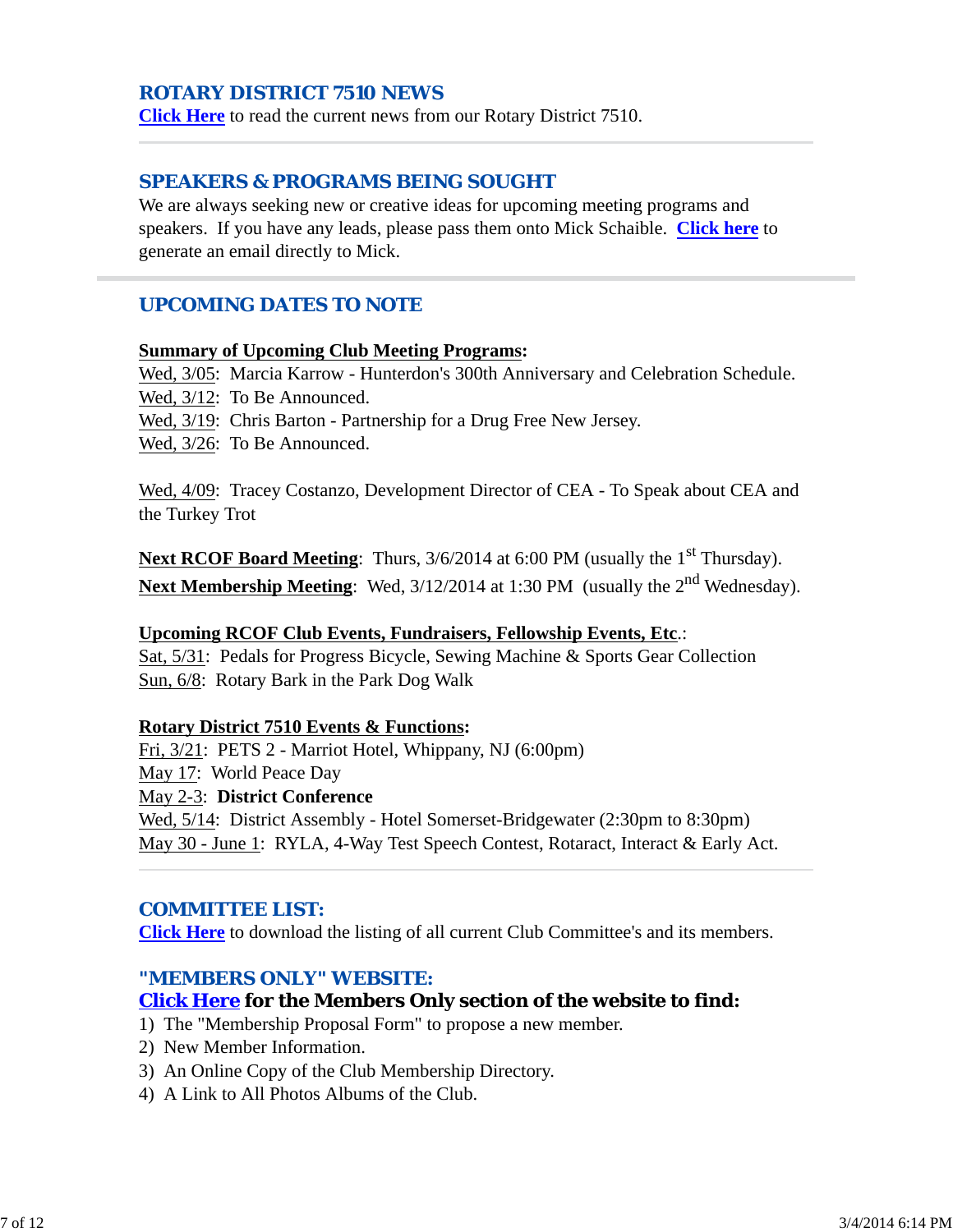### *ROTARY WEBSITE LINKS:*

Rotary International: **www.Rotary.org** Rotary District 7510: **www.RotaryNJ.org**

### *NEARBY ROTARY CLUB MEETINGS:*

As A Rotarian, you are Welcome to attend a Rotary Club meeting anywhere in the world. Click here for the Rotary Club Locator App. Or see below for some local meetings:

#### Mondays

**Lambertville/New Hope** (6:30 pm) - Lambertville Station Restaurant; 11 Bridge Street, Lambertville NJ 08530

**Piscataway** (12:15 pm) - Radisson Hotel; 21 Kingsbridge Road, Piscataway, NJ 08854

#### Tuesdays

**Whitehouse** (12:15 pm) - Max's 22; 456 Route 22 West, Whitehouse Station, NJ 08889 **Princeton** (12:15 pm) - The Nassau Club; 6 Mercer Street, Princeton, NJ 08540 **Bridgewater-Bound Brook** (12:15 pm) - Arbor Glenn; 100 Monroe St, Bridgewater 08807

#### Wednesdays

**Branchburg Township** (7:30 am): Stoney Brook Grille; 1285 Route 28, North Branch, NJ 08876

**Flemington** (12:15pm): Copper Hill Country Club; 100 Copper Hill Road, Ringoes, NJ 08851

**Hillsborough Township** (6:15 pm): Pheasant's Landing; 311 Amwell Road (Rt. 514), Hillsborough, NJ 08844

#### Thursdays

**Clinton Sunrise** (7:30 am): Clinton Fire Department; New Street, Clinton, NJ 08809 **Somerville/Bridgewater** (12:15 pm): Bridgewater Manor; 1251 US Highway 202/206, Bridgewater, NJ 08807

**Trenton** (12:15 pm): Freddie's Tavern; 12 Railroad Avenue, West Trenton, NJ 08628

#### Fridays

**North Hunterdon** (12:15 pm): Beaver Brook County Club; 25 County Club Drive, Annandale, NJ 08801

**Princeton Corridor** (12:15pm): Hyatt Regency; 102 Carnegie Center, Rt. 1 North, Princeton, NJ 08540

eClub

**Rotary eClub of Hunterdon Horizon**: View website for meetings or online makeups.

RI President's Call for Action in **2013-2014**: **"Engage Rotary, Change Lives"**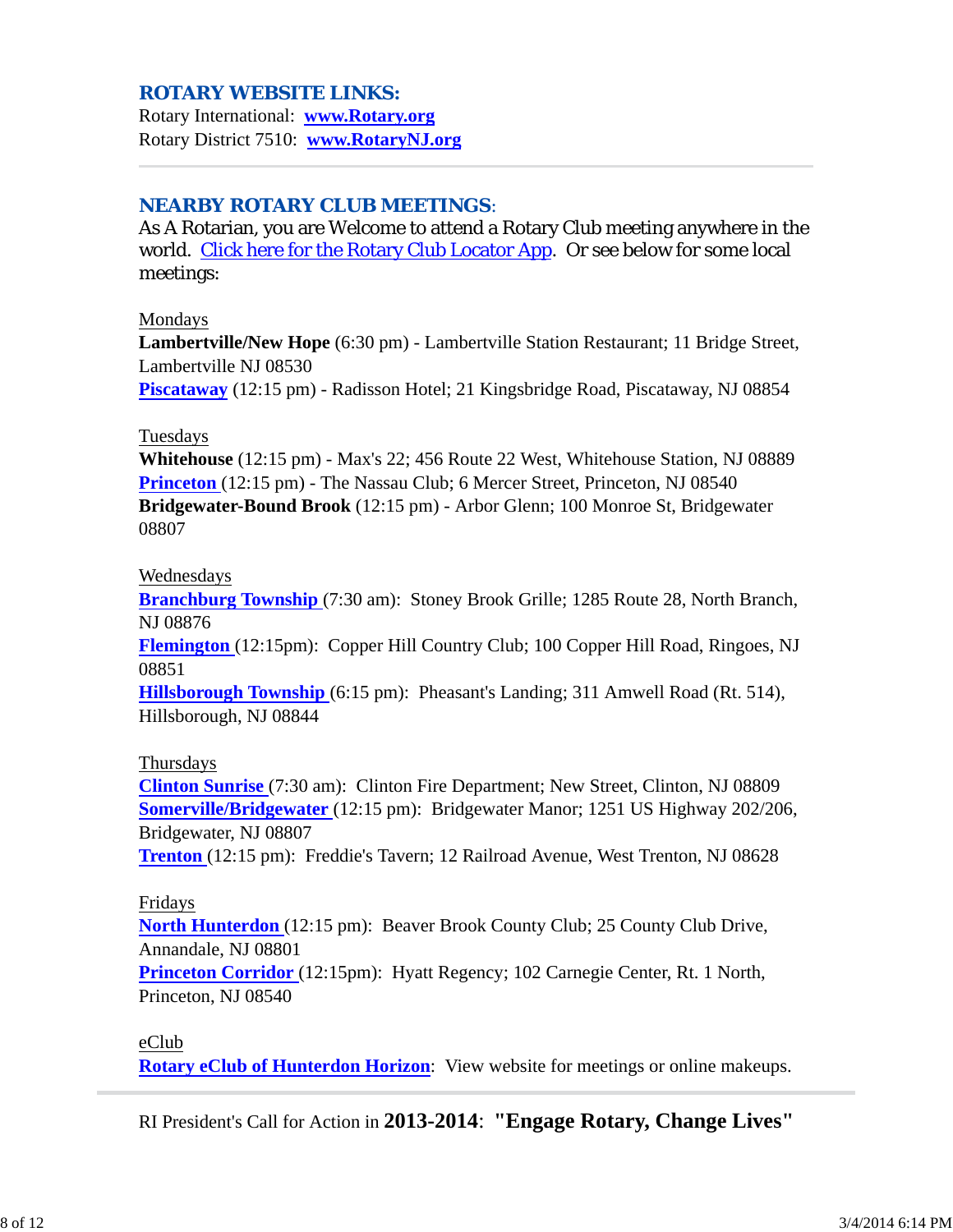# **Rotary Club of Flemington - Our 90th Year**

Founded October 3, 1923 \* Charter #1529 \* District 7510

| President                                                    | <b>Ira Liebross</b>                            |  |  |  |
|--------------------------------------------------------------|------------------------------------------------|--|--|--|
| President-Elect                                              | <b>Lynn Hyman</b>                              |  |  |  |
| Secretary                                                    | <b>Michele Kavanagh</b>                        |  |  |  |
| Treasurer, General                                           | <b>Bob Newland</b>                             |  |  |  |
| Treasurer, Lunch                                             | D.J. Wright                                    |  |  |  |
| <b>Board Members</b>                                         | <b>Karen Widico</b> (immediate past president) |  |  |  |
|                                                              | <b>Jim Davidson</b>                            |  |  |  |
|                                                              | <b>Nancy Kahl</b>                              |  |  |  |
|                                                              | <b>Mick Schaible</b>                           |  |  |  |
|                                                              | <b>Chris Venditti</b>                          |  |  |  |
| Sergeant-at-Arms                                             | <b>Tom Fisher</b>                              |  |  |  |
| <b>RI</b> President                                          | Ron D. Burton (Norman, Oklahoma, USA)          |  |  |  |
| District Governor (DG)                                       | Tulsi R. Maharjan (Branchburg, NJ)             |  |  |  |
| District Governor Elect (DGE)                                | Melvin I. Kevoe "Mel" (Springfield, NJ)        |  |  |  |
| District Governor Nomimee (DGE)                              | Hal Daume (Berkeley Heights, NJ)               |  |  |  |
| <b>Assistant District Governor (ADG)</b>                     | Michael Toscani (Lambertville-New Hope, PA)    |  |  |  |
| Club Meetings: Wednesday, 12:15 pm, Copper Hill Country Club |                                                |  |  |  |
| 100 Copper Hill Road, Ringoes 08551                          |                                                |  |  |  |



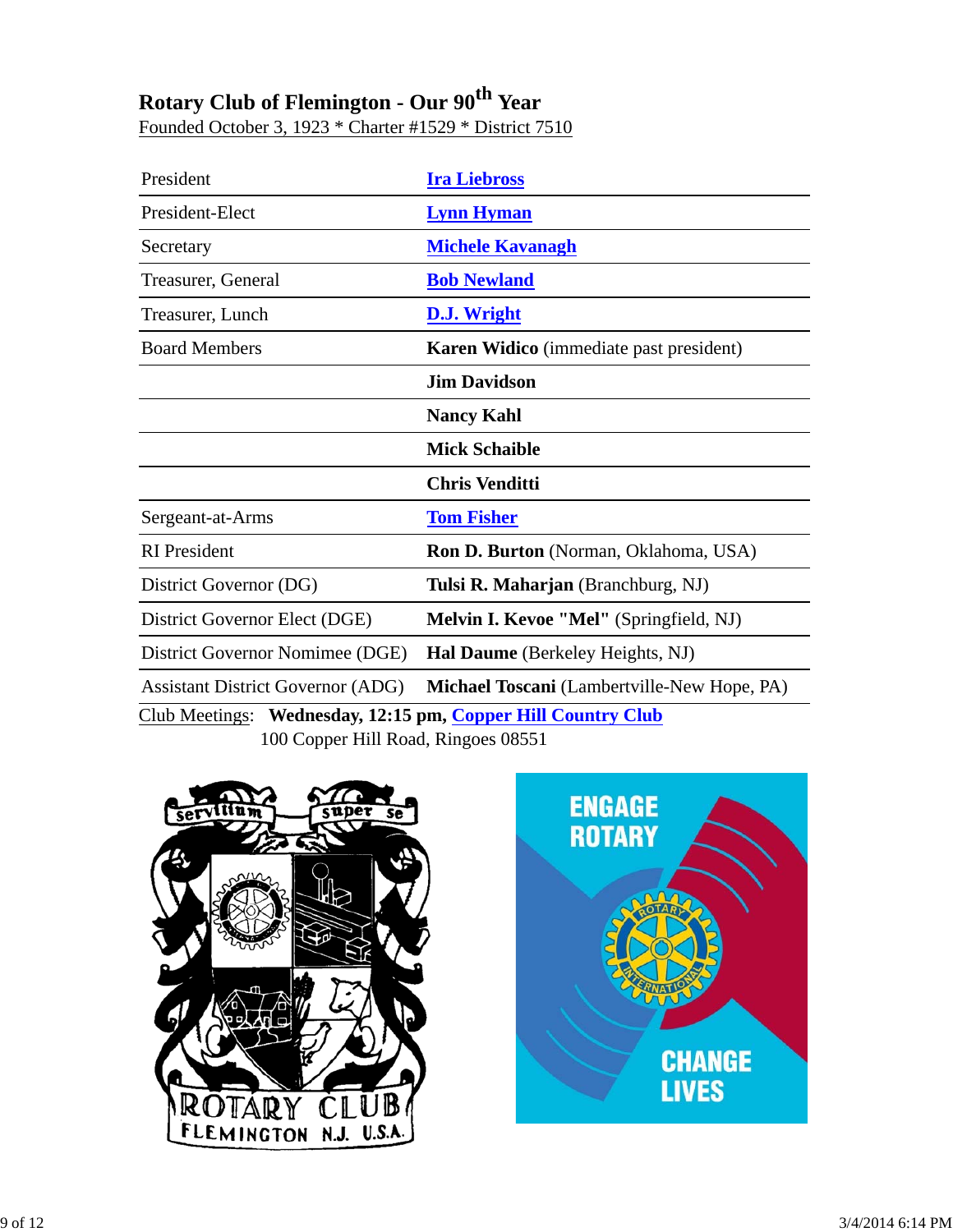# LELEMINGTON N.J. U.S.A.J

*MISSION STATEMENT*: The mission of Rotary International is to assist and guide Rotarians and Rotary clubs to accomplish the Object of Rotary to ensure Rotary's continuing relevance and to help build a better world, emphasizing service activities by individuals and groups that enhance the quality of life and human dignity, encouraging high ethical standards, and creating greater understanding among all people to advance the search for peace in the world.

*THE OBJECT OF ROTARY*: The object of Rotary is to encourage and foster the ideal of service as a basis of worthy enterprise and, in particular, to encourage and foster:

**1st**: The development of acquaintance as an opportunity for service;

**2nd**: High ethical standards in business and professions, the recognition of the worthiness of all useful occupations, and the dignifying of each Rotarian's occupation as an opportunity to serve society;

**3<sup>rd</sup>**: The application of the ideal of service in each Rotarian's personal, business and community life;

**4th**: The advancement of international understanding, goodwill, and peace through a world fellowship of business and professional persons united in the ideal of service.

**THE 4-WAY TEST:** "Of the things we think, say or do:

- **1st**: Is it the Truth?
- 2<sup>nd</sup>: Is it Fair to all concerned?
- **3<sup>rd</sup>:** Will it build goodwill and better friendships?
- **4th**: Will it be beneficial to all concerned?"

# *ROTARY's AVENUE'S OF SERVICE*:

**1)** Through **Club Service**, we have fun, build lasting friendships, and make sure that our club runs well.

**2)** Through **Vocational Service**, we volunteer our professional skills to serve others and promote integrity in everything we do.

**3)** Through **Community Service**, we address local needs and work with our community to bring lasting improvements.

**4)** Through **International Service**, we meet humanitarian needs around the globe and promote world understanding and peace.

**5)** Through **Youth Service**, we work with young people to help them become the next generation of leaders, visionaries, and peacemakers.

### **2013-2014 CLUB MEMBER ROSTER Rotary Club of Flemington, NJ**

Current Number of Members: 45

|  | <b>Rotarian</b> | <b>Member Since</b> | <b>Classification</b> |  |
|--|-----------------|---------------------|-----------------------|--|
|--|-----------------|---------------------|-----------------------|--|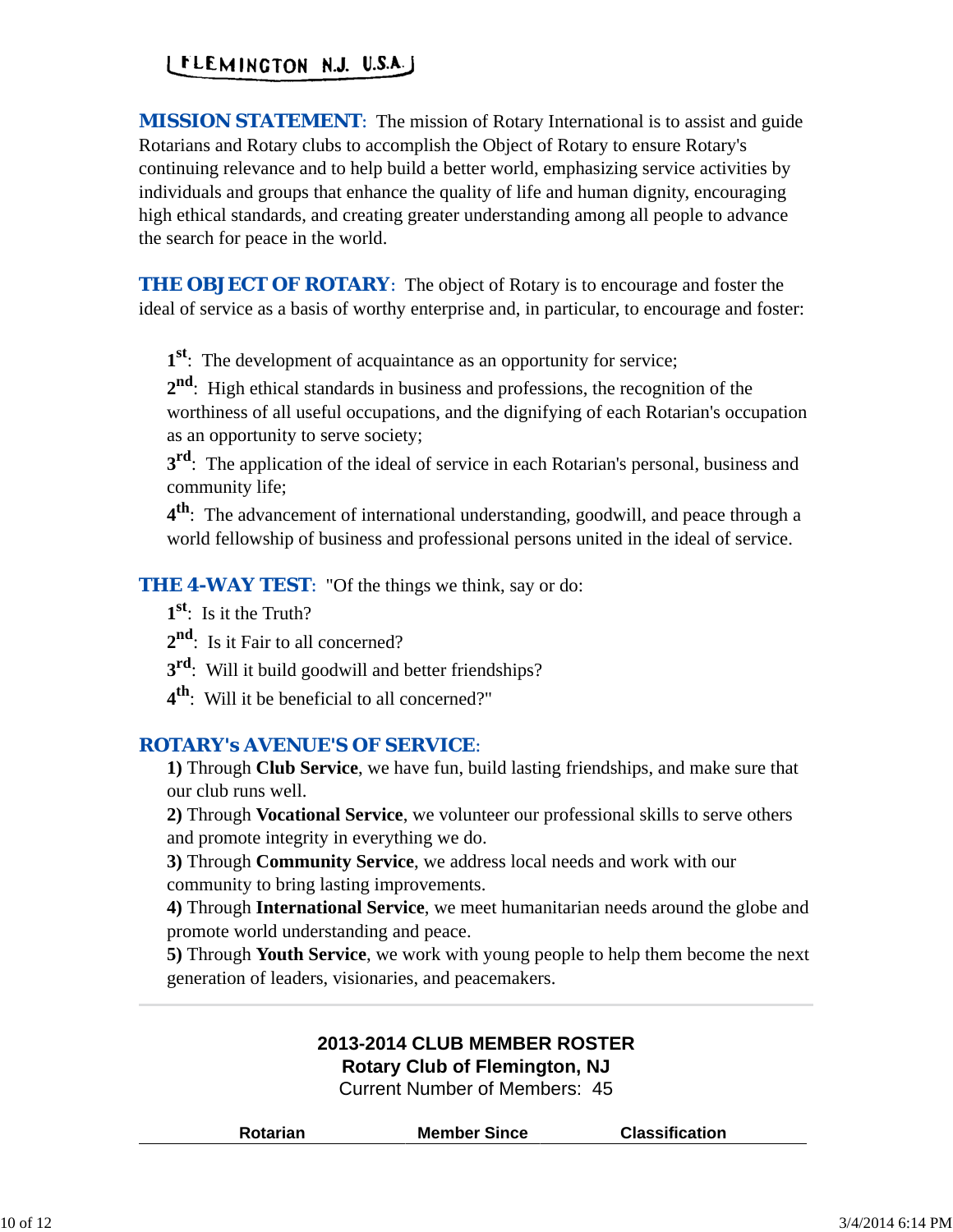| Black, Bruce B.                   | 2007 | <b>Health and Fitness</b>       |
|-----------------------------------|------|---------------------------------|
| Bohler, Herbert C. (Herb)         | 1977 | <b>Specialty Advertising</b>    |
| Chittenden, Robert L. (Bob)       | 2003 | M.E.F.P. Consulting Engineering |
| Clark, Arthur L. (Sandy)          | 1987 | Printing                        |
| Copeland, Harrie E. III           | 1976 | Auctioneering/Banking           |
| Davidson, James G. (Jim)          | 2002 | <b>Rubber Products</b>          |
| Ferrari, Frederick J. (Fred)      | 1964 | Orthodontia                     |
| Fisher, Charles H. (Charlie)      | 1961 | <b>Funeral Services</b>         |
| Fisher, Thomas H. (Tom)           | 2012 | Property & Casualty Insurance   |
| Harrison, Jeffrey (Jeff)          | 1996 | Psychotherapy                   |
| Hennessy, Jr., Richard (Rich)     | 2010 | <b>Financial Advisor</b>        |
| Hyman, Lynn                       | 2010 | <b>Retail Banking</b>           |
| Kahl, Nancy                       | 2012 | Massage Therapy                 |
| Kamnitsis, Christopher P. (Chris) | 2001 | <b>Financial Planning</b>       |
| Kavanagh, Michele                 | 2013 | <b>Community Banking</b>        |
| Liebross, Ira                     | 1997 | <b>Family Medicine</b>          |
| Loew, Darren                      | 2002 | Orthodontics                    |
| Martin, Teresa (Terry)            | 1993 | Solid Waste/Recycling           |
| Mazujian, Harry                   | 2004 | Clergy                          |
| McWilliams, Nancy                 | 1992 | Psychotherapy                   |
| Metz, Kim                         | 2007 | <b>Technical Education</b>      |
| Muller, George D.                 | 1964 | <b>Cut Glass Manufacturing</b>  |
| Nastasi, William (Bill)           | 1996 | <b>General Contracting</b>      |
| Newland, Robert D. (Bob)          | 1998 | Insurance                       |
| Ownes, Terry M.                   | 1987 | <b>Floor Covering</b>           |
| Parente, Steven (Steve)           | 2005 | Classification                  |
| Phelan, Christopher J. (Chris)    | 2009 | <b>Chamber Of Commerce</b>      |
| Randolph, R. Wayne                | 1982 | Veterinary Medicine             |
| Reinbacher, Otto A.               | 1997 | Clergy                          |
| Rogow, Stephen S. (Steve)         | 1973 | Orthodontics                    |
| Schaible, R. Michael (Mick)       | 1998 | <b>Appraisal Services</b>       |
| Skowronek, Kenneth J. (Ken)       | 1994 | <b>Family Law</b>               |
| Sollner, Richard F. (Dick)        | 1962 | Air Transportation              |
| Stothoff, Richard H. (Dick)       | 1966 | <b>Sanitary Engineering</b>     |
| Stout, Deborah (Debbie)           | 2013 | <b>Retail Banking</b>           |
| Thatcher, Thomas P. (Tom)         | 2006 | <b>Professional Planning</b>    |
| Weinstein, Theodore H. (Ted)      | 1994 | <b>Pulmonary Medicine</b>       |
| Widico, Karen A.                  | 1997 | <b>Public Health Services</b>   |
| Williams, Gwen                    | 1991 | Purchasing/Manufacturing        |
| Wise, Robert (Bob)                | 1992 | <b>Hospital Administration</b>  |
| Woske, Harry                      | 1977 | Cardiology                      |
| Wright, Daniel J. (D.J.)          | 2003 | <b>Funeral Services</b>         |
| Zanetti, Edward G. (Ed)           | 1971 | Plumbing & Heating              |
| Ziegler, Joseph E. (Joe)          | 1988 | <b>Investment Advisor</b>       |
| Zullo, John J. (Johnnie)          | 1987 | <b>Chemical Engineering</b>     |
|                                   |      |                                 |